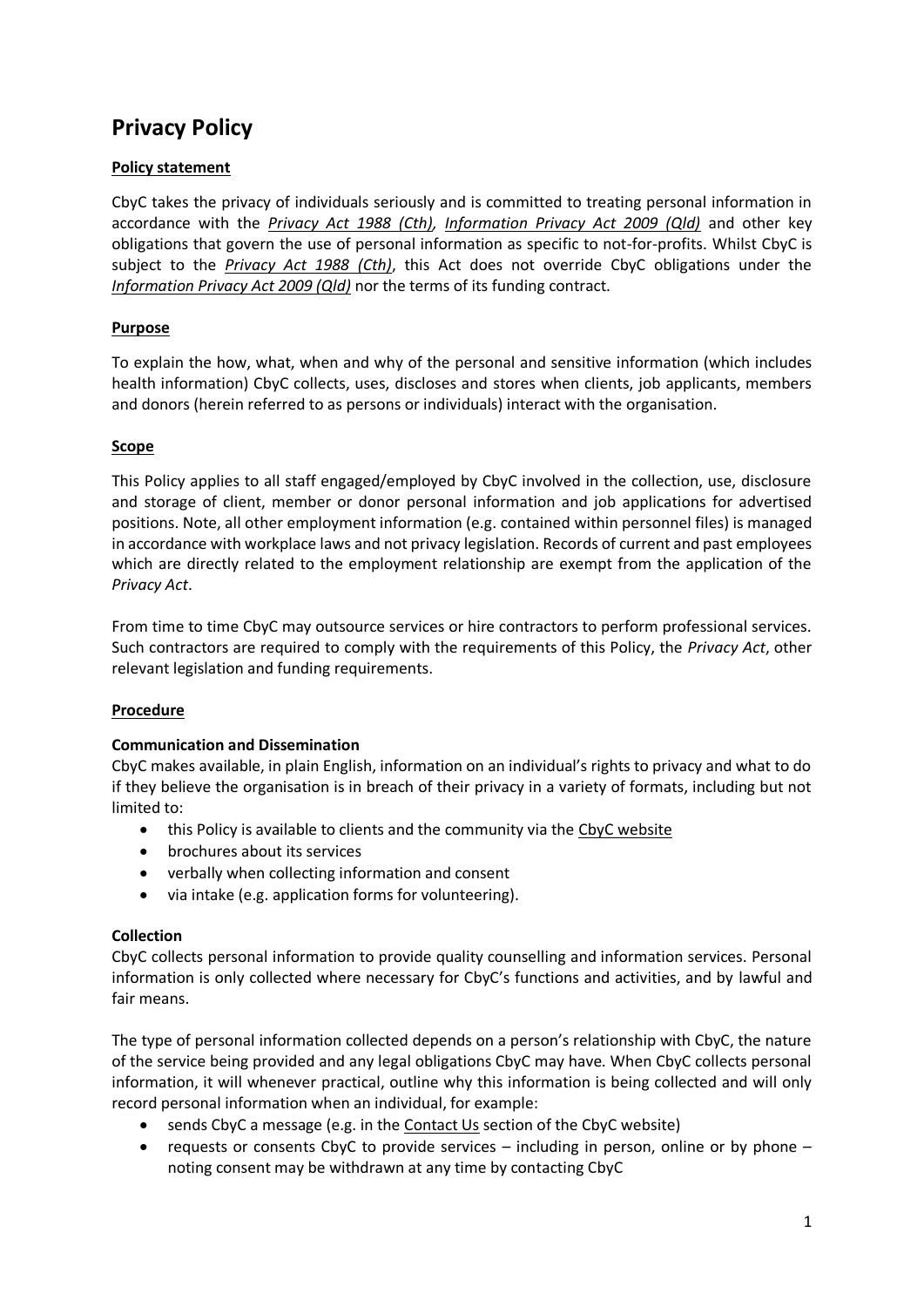- makes a comment on CbyC's social media platforms
- makes a donation
- subscribes to the CbyC [mailing list](https://www.childrenbychoice.org.au/support-us) or asks to receive newsletters/updates
- asks to obtain resources such as promotional materials
- completes the [Feedback Form](https://www.childrenbychoice.org.au/feedback) (or alike) on the CbyC website
- participates in promotional activities (e.g. publicity shoot or other audio visual)
- applies for a position with CbyC
- supplies goods/services to CbyC
- wishes to become a Member of CbyC.

Information collected **may** include:

- name
- date of birth
- contact details (e.g. phone, email)
- details of treating practitioners (e.g. GP)
- banking details
- Medicare number
- alternative contact person
- gift and donation amounts

- medical history
- Health Care Card and/or Centrelink Customer Reference Number (CRN)
- name/s and date of birth of child/ren and partner/s.

At times CbyC may be required to collect government identifiers such as Medicare, however will only use and disclose this information in accordance with the *Privacy Act*. For job applicants applying for employment with CbyC, personal information will only be collected in relation to their application and as part of the recruitment process. CbyC may also store information about an unsuccessful application for the purposes of future recruitment.

Where reasonable and practicable, CbyC will only collect personal information from the person directly. However where CbyC is unable to collect personal information directly, it may obtain further information from a third party (e.g. authorised representative, health service, family member or other sources such as previous employer/referee in the case of job applicants) where necessary for its functions and activities.

#### **Sensitive Information**

CbyC will only collect sensitive information where the client has consented to the collection and only where it is reasonably necessary for the organisation's functions or activities.

#### **CbyC website**

CbyC does not try to identify or collect personal information from individuals visiting the [CbyC website.](https://www.childrenbychoice.org.au/) Individuals however may choose to provide their personal information when completing the online [Feedback Form](https://www.childrenbychoice.org.au/feedback) or when making an enquiry via the [Contact Us Form.](https://www.childrenbychoice.org.au/contact) Any CbyC staff may read these communications from the website and will forward to the relevant service/team.

To help the website work optimally, CbyC may collect statistics about visits, such as how many individuals visit the website and their IP address, which pages they visit, the domains they come from and which browsers they use. This information will not be used to track or identify individuals.

Links to other external websites are contained on the CbyC website. These external sites are not subject to this Policy nor is CbyC responsible for the content or the privacy practices of these sites.

CbyC may, at times, be obliged by law to allow law enforcement agencies and other government agencies with relevant authority, to inspect its IP logs.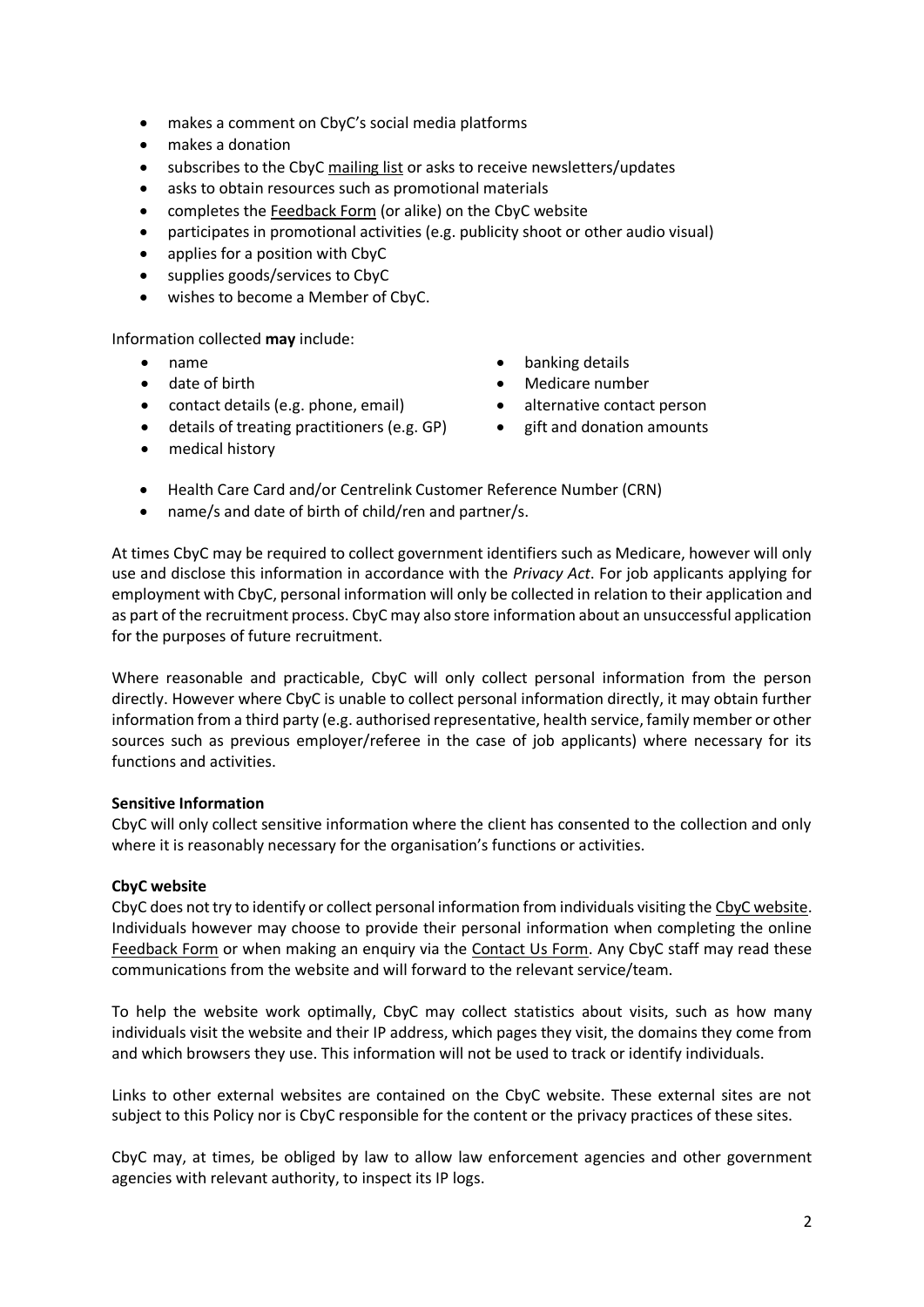## **Anonymity**

Individuals can choose to deal with CbyC anonymously or by using a pseudonym, if it is lawful and practicable to do so. CbyC will respect any individual's request for anonymity, however may not be able to provide the required information or services, progress with a complaint nor provide a receipt for a tax deductible donation. Similarly, it is impractical and impossible for a job applicant to engage with CbyC anonymously as part of the recruitment process.

## **Unsolicited Personal Information**

If CbyC receives unsolicited personal information, an assessment will be made as to whether the personal information could have been collected by the organisation.

- Where it is determined that the unsolicited personal information could not have been collected, CbyC will destroy or de-identify the personal information as soon as practicable if it is lawful and reasonable to do so. This may be affected by options available to CbyC and the resources and costs of taking such action.
- CbyC may retain unsolicited personal information where it has determined that the organisation could have collected the information. Such information will be dealt with in accordance with this Policy.

## **Use and Disclosure**

CbyC will only use and disclose of personal information for the purpose for which it was collected unless:

- the person has consented to its use for another purpose
- the person would reasonably expect it to be used for a related purpose (or if the information is sensitive information, for a directly related purpose)
- it is required or authorised by law
- the use or disclose is otherwise permitted by the Privacy Act (e.g. to lessen or prevent a serious threat to life, health or safety).

Examples of how an individual's personal information may be used or disclosed by CbyC include:

- enabling better coordination between CbyC and other providers involved in a client's care
- providing information to a responsible person (e.g. parent, guardian) if the client is incapable or cannot communicate, unless the client has requested that CbyC not disclose their health information
- management, funding, service monitoring, planning, evaluation and complaint handling, insurer or legal services
- quality assurance processes, accreditation, risk, client experience/satisfaction surveys, staff education and training
- provision of reminders for appointments or follow-up services
- letting individuals know about support service options available to assist them
- inviting individuals to participate in events and fundraising
- recover unpaid loans
- research and advocacy, however this will not contain personally identifying information (i.e. de-identified data that has names, aliases and addresses removed).

#### **Marketing and Fundraising**

CbyC will not use or disclose personal information about an individual for the purposes of direct marketing, unless the individual has consented to the information being used for direct marketing.

CbyC uses a third-party online donations system which must comply with the *Privacy Act* and uses secure encryption to protect the transfer of personal and financial information between the user's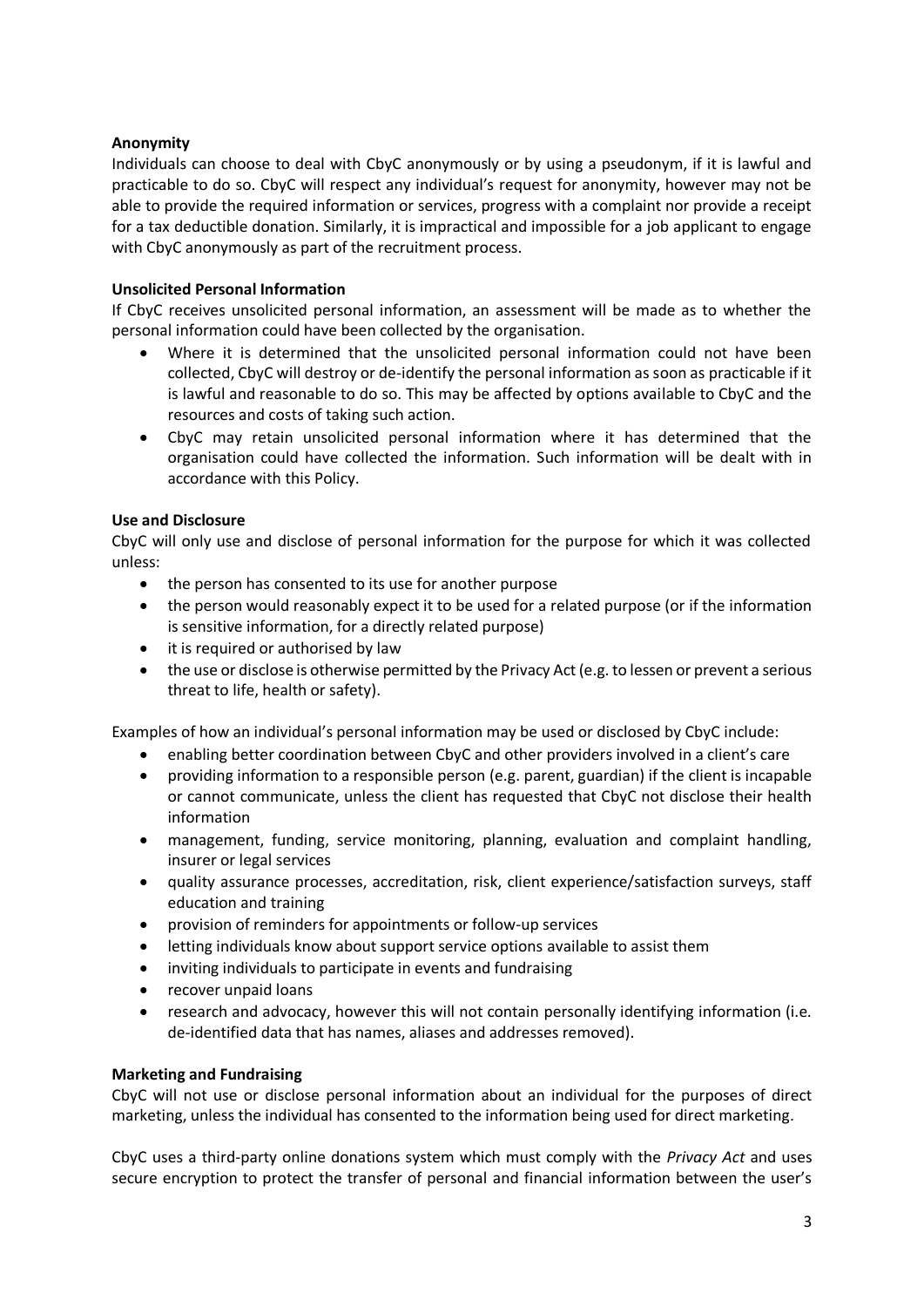browser and their server. Each donation is secured and no credit card details are stored at any time (refer also to the Receipt of Monies Policy). Where donations are made over the phone or via email directly to the CbyC office, a copy of the donation is retained for tax and audit purposes in a secure location and credit card details destroyed.

#### **Access and Correction**

Requests for access to personal information must be made in writing to the Manager via email [coord@childrenbychoice.org.au.](mailto:coord@childrenbychoice.org.au) The Manager will respond within a reasonable period after the request is made by either giving access or notifying of their refusal to give access. An individual may be charged a reasonable fee for CbyC providing this information. CbyC will let individuals know the fee on submission of their request.

Access to minutes of general meetings and the members register will be provided in accordance with the terms of the Constitution.

Unless an exemption applies, CbyC will facilitate access in the manner requested (e.g. mail, phone, in person, hard copy or electronic record) if it is reasonable and practical to do so factoring in the volume of information requested, nature of the information requested and any special needs of the individual requesting the information. Where access is refused in the manner requested by the individual, the Manager will consult the individual to try to satisfy their request and seek alternative means of access (e.g. redacting the personal information about another person, providing a summary of the requested personal information).

Requests for access may be refused or limited on a permitted ground specified within the *Privacy Act*, for example:

- where CbyC reasonably believes that giving access would pose a serious threat to the life, health or safety of any individual, or to the public health or safety
- giving access would have an unreasonable impact on the privacy of other individuals
- the request for access is frivolous or vexatious.

CbyC aims to retain the most accurate, complete, up-to-date and relevant personal information. Requests by individuals seeking a correction of any personal information that CbyC holds about them must be made in writing to the Manager via emai[l coord@childrenbychoice.org.au.](mailto:coord@childrebychoice.org.au) There is no charge for requesting the correction of personal information. Where an individual can demonstrate that the personal information is inaccurate, incomplete, out-of-date, irrelevant or misleading, CbyC will take reasonable steps to correct the personal information. This may include, but is not limited to, making appropriate additions, deletions or alterations to a record or declining to correct personal information if it would be unreasonable to take such steps.

Where access or the correction is refused the individual will be provided a written notice advising of the reason for the refusal (except to the extent that it would unreasonable to do so having regard for the grounds for refusal) and the complaint mechanisms available.

#### **Data Quality and Security**

CbyC holds personal information in a number of ways including electronically and hard copy paper files held at the office. CbyC takes reasonable steps to ensure that the personal information collected, used and disclosed is accurate, current, complete and relevant. Individuals are encouraged to inform CbyC of any changes in their contact details to ensure information is up-to-date.